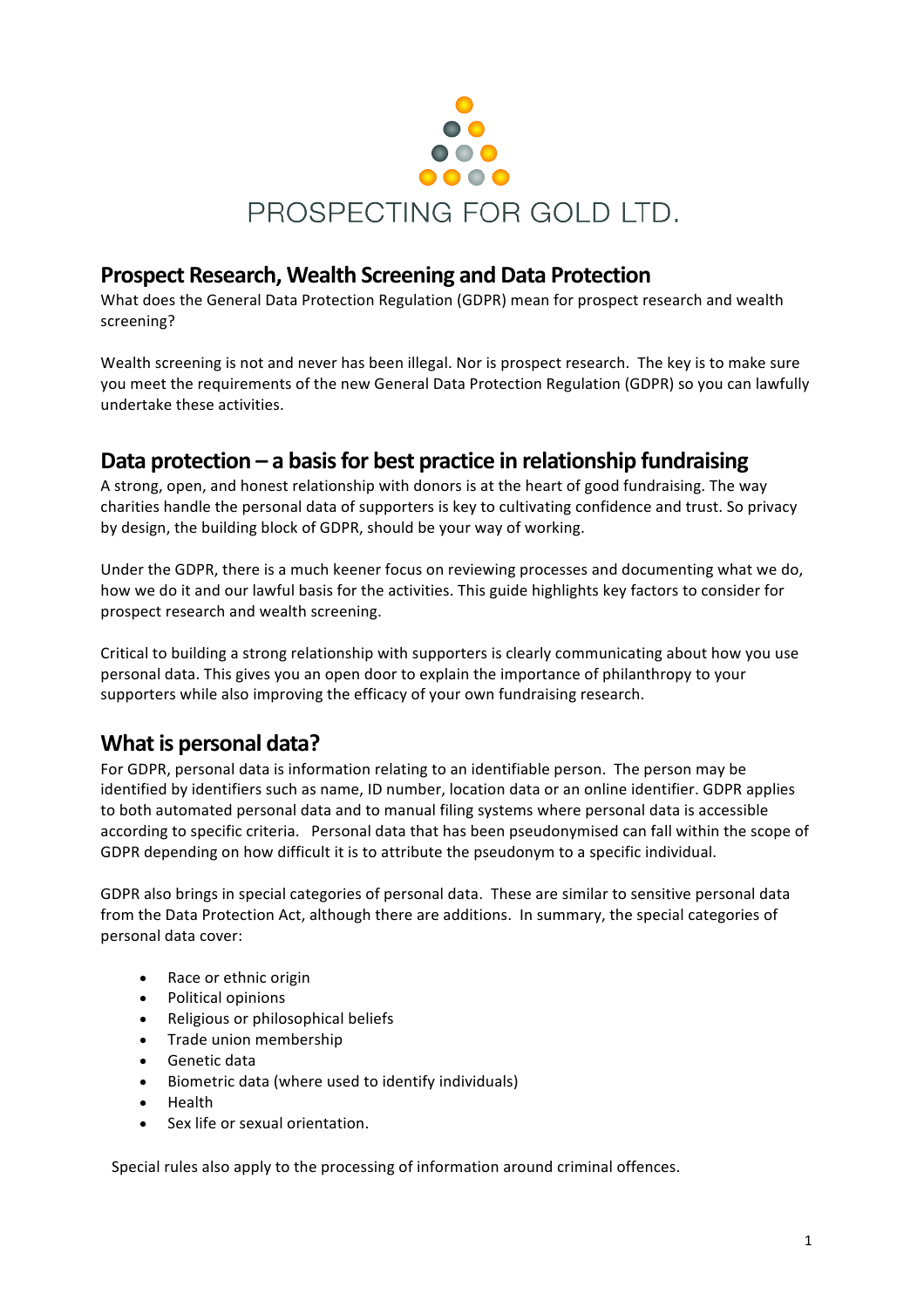## **Grounds for lawfully processing data**

Our first advice is to ask you not to rely on your "usual practices" and assume that they are compliant. Read through the General Data Protection Regulation (GDPR) and the guidance relating to it on the Information Commissioner's Office's (ICO's) website to understand where you may need to modify your practices. Links to specific areas of guidance issued by both the ICO and other organisations are included below.

The law sets out a number of grounds for lawfully processing personal data:

- Legitimate Interest
- Consent
- Contract
- Legal Obligation
- Vital Interests
- Public Task

The various bases for processing are not ranked, one is not better than the other. They can apply at different times.

For most fundraising organistions, there are two grounds that you can use for fairly and lawfully processing personal data for prospect research purposes:

- 1. The processing is necessary for the purposes of a *Legitimate Interest* pursued by the charity. This Legitimate Interest must be balanced against the rights of the individual and is normally combined with the provision of *fair processing* information (usually included in a **Privacy** *Notice*); or
- 2. The data subject has given their **Consent** to the processing.

To quote Information Commissioner Elizabeth Denham "Consent is not the 'silver bullet' for GDPR *compliance."*

The ICO's Consent Guidance says:

"Consent is one lawful basis for processing, but there are alternatives. Consent is not inherently better or more important than these alternatives. If consent is difficult, you should consider using an alternative".

Their Legitimate Interest Guidance says:

"Legitimate Interest is the most flexible lawful basis for processing, but you cannot assume it will always be the most appropriate. It is likely to be most appropriate where you use people's data in ways they would reasonably expect and which have a minimal privacy impact, or where there is a compelling justification for the processing."

Both grounds for processing data are described more fully below.

### Legitimate Interest

Article  $6$  (1)(f) of GDPR provides Legitimate Interest as a lawful basis for processing personal data. It may be a Legitimate Interest of your own organisation, a third party, commercial interests as well as larger societal benefits but they must not override the interests or fundamental rights and freedom of the individual whose data you are processing. GDPR makes particular mention of the need to be mindful of the need to protect children's personal data when considering relying on Legitimate Interest.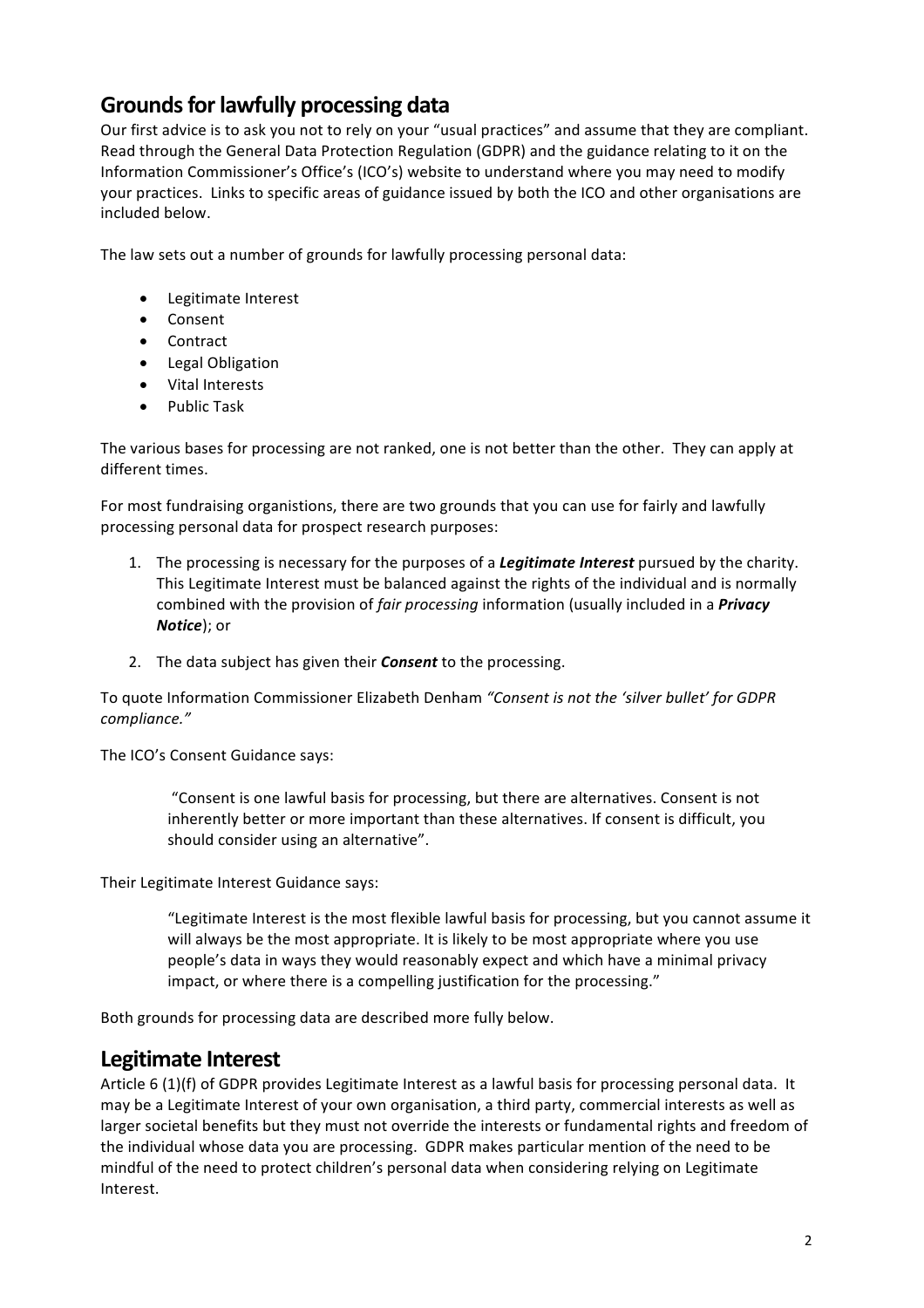For Legitimate Interest to apply, the processing must be necessary, and you **must** balance your organisation's interest with the impact on your supporters whose data you are processing. Your assessment of this balance must be clearly documented. You must consider the reasonable expectations of the individuals whose data you are processing based on their relationship with your organisation. You cannot cause them unwarranted harm.

The Data Protection Network has published some very helpful guidance which includes a framework for a three stage balancing test. You can download it here. The ICO has also published guidance which can be accessed here. This contains a simpler version of the balancing test.

The combination of a *Privacy Notice* and *Legitimate Interest* case is often referred to as *fair processing*. This can form the legal basis for processing data without explicit consent.

#### Applying Legitimate Interest to prospect research and wealth screening

The Guidance issued by the Institute of Fundraising (available here) provides some specific examples of how you can apply Legitimate Interest to prospect research. They summarise the key questions to ask as:

- What activity do you want to do?
- Have you got a legitimate interest taking into account the individual's reasonable expectations?
- Can you be confident that you are not overriding the individual's rights?
- Can it past the legitimate interest test?

### **Consent**

Consent is another basis for processing personal data which can apply to fundraising related activities. There are certain activities where consent is required, such as electronic communications which are subject to the Privacy in Electronic Communication Regulations (PECR). There are other areas where you may choose to use consent if you believe it is the most appropriate lawful basis for processing the personal data.

If you are relying on consent, you need to ensure that the consent you have meets the detailed requirements of GDPR. Under GDPR, consent needs to be a freely given, specific, informed and an unambiguous indication of the data subject's wishes. It can be a written or verbal statement or clear affirmative action which signifies a person's agreement to the processing of their personal data.

To be sure any consents you already have are GDPR compliant, you will need to review the consent that you have from existing supporters or that you gather from new supporters. You need to be able to prove that you do have consent so detailed recording of consent is critical.

When processing any of the special categories of data (see page 1), consent is usually required. There are some exceptions, which are detailed in Article 9(2) of GDPR. The one most likely to apply to prospect research is where processing relates to personal data which is manifestly made public by the data subject. For example, if a person is interviewed in a leading national newspaper and speaks openly about their personal experience living with a specific medical condition, this information has been made public by the data subject.

## **Privacy Notices**

Keeping supporters informed about how their data is being used is a key principle of both the Data Protection Act and GDPR. You can do this in your *Privacy Notice*. Your Privacy Notice must be readily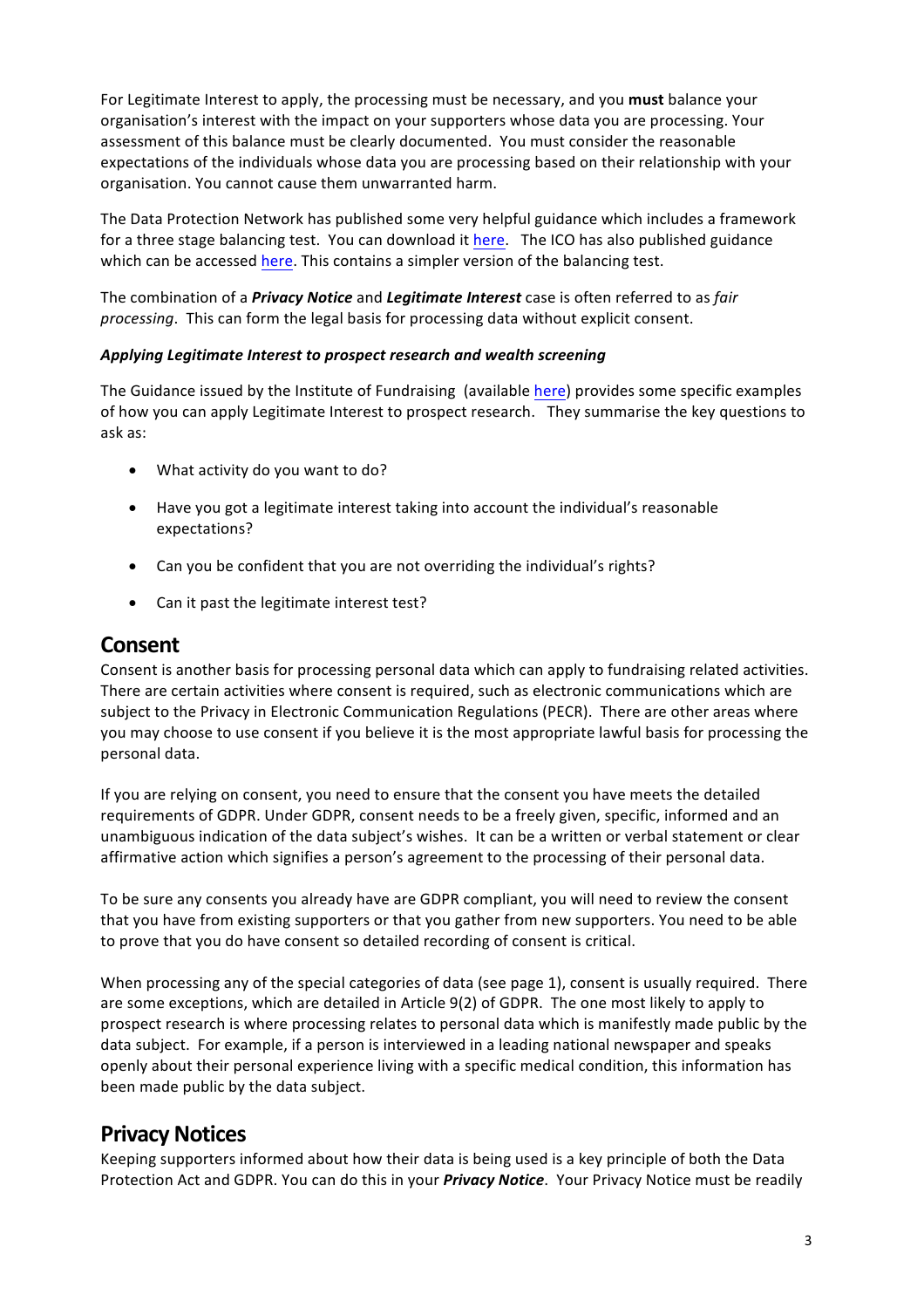available and accessible to people whose data you process. You should also inform them of updates and changes and ensure that they have an easy mechanism for opting out of any specific aspects of your processing, in this case prospect research activities.

So, what might you need to include? It is useful to explain why you are using the information in a particular way so your supporters understand why it is important. Be as detailed as you can, but ensure the final statement is clear and easy to understand. The type of information that you need to cover in your Privacy Notice includes:

- Details of the data controller (and data protection officer)
- Purposes for which the data will be processed and the legal basis for processing
- Explanation of the organisation's Legitimate Interest
- Categories of personal data
- Who it will be shared with
- Countries where it may be transferred
- How long will it be kept
- Data subject's rights including to withdraw consent to processing and the right to opt out
- Sources of personal data
- Any automated decision making or profiling (different to prospect research)

When thinking about prospect research and wealth screening, you will also want to be sure you describe:

- Why you do the research
- The types of research you undertake e.g. wealth screening, financial analysis
- Your data sources including a brief description of any publicly accessible information you use
- Use of third parties, possibly naming them and specifying the activities they undertake for you

Each organisation has to provide a Privacy Notice that reflects how it uses personal data. There is no generic Privacy Notice. Review your Privacy Notice and ask someone unconnected with your cause to explain what it means to them. Does their response suggest that it is clear? Make improvements wherever possible. We suggest that you look at the ICO guidance on *Privacy Notices* to see some good and bad examples.

To highlight how prospect research and wealth screening might be described in a Privacy Notice, we have provided this example below.

As a fundraising organisation, we undertake in-house research and from time to *time* engage specialist agencies such as Prospecting for Gold to gather information about you from publicly available sources, for example, Companies House, the Electoral *Register, company websites, 'rich lists', social networks such as Linkedin, political and property registers and news archives.*

We may also carry out wealth screening to fast track the research using our trusted *third party partners. You will always have the right to opt out of this processing. We may also carry out research using publically available information to identify individuals* who may have an affinity to our cause but with whom we are not already in *touch.* We also use publicly available sources to carry out due diligence on donors in *line* with the charity's Gift Acceptance Policy and to meet money laundering *regulations.*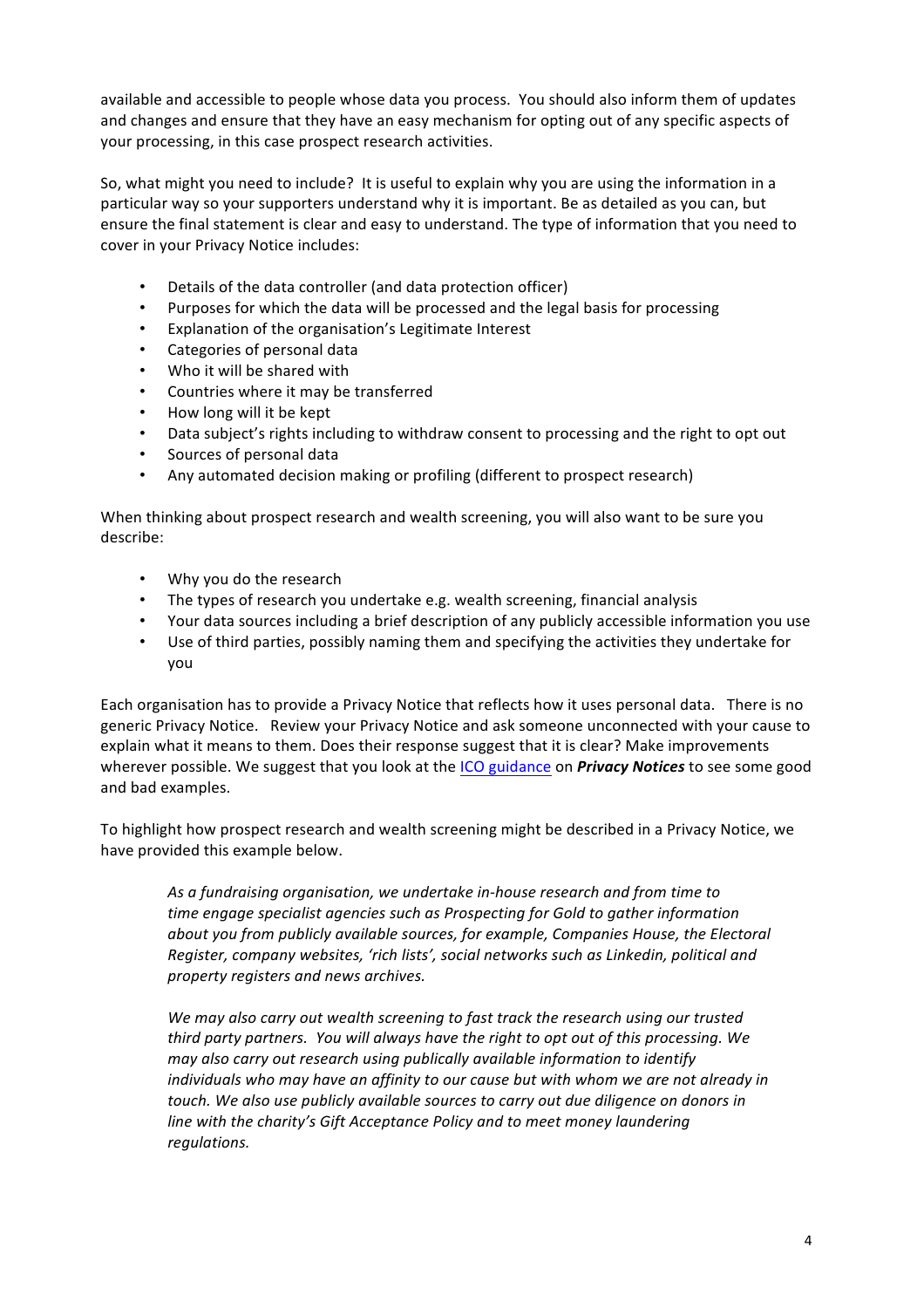*This research helps us to understand more about you as an individual so we can focus conversations* we have with you about fundraising and volunteering in the most *effective* way, and ensure that we provide you with an experience as a donor or potential donor which is appropriate for you.

*If* you would prefer us not to use your data in this way, please email us at XXX or call us *on XXXXX.*

### **Wealth screening**

To be totally clear, wealth screening is not and never has been illegal. The ICO and the Fundraising Regulator have both reiterated this point on many occasions.

Your *Privacy Notice* must clearly state that you use personal data in this way; in this context that will be for fundraising and related research, which in turn may include wealth screening or analysis. We suggest you mention by name in your Privacy Notice any organisations that will conduct any wealth screening for you.

You may rely on your *Legitimate Interest*, providing that this has been clearly documented and you have considered the impact on your supporters of processing their data in this way. That impact may differ by types of supporter, for example an active current supporter compared to one that has infrequent or more historic contact with your organisation. You should undertake a legitimate interest assessment and document the outcome to ensure that it is valid to proceed on this basis.

### **Desk research**

We believe that desk research will continue to be a cornerstone of major donor fundraising. Individuals of the calibre of major donors are busy people and will expect you to have done your homework. Not having done so will reflect poorly on you and your organisation.

### *Publically accessible information*

A great deal has been said about the use of **publicly accessible information** and its use for research purposes. This can be used, but you must take into account how such sources may have been compiled; in other words, which are most accurate and up to date, and which may include subjective information which may be misleading or even inaccurate. By way of an example, an entry in a trade directory which is self-disclosed would be regarded as more reliable than an article in newsprint or online.

Remember, your *Privacy Notice* should make it clear that you may engage in this activity. Include the fact that you may review publicly available information about an individual to help you gain a better understanding about your supporters.

### *Prospect briefing notes*

A key part of prospect research is the preparation of briefing notes or bespoke profiles of individual prospects. With data minimisation in mind, it is well worth developing a framework which clearly identifies the level of research information you need at each stage of the solicitation process. You are taking a privacy-by-design approach.

For example, a few key facts such as top line estimate of wealth, connection to the charity and basic biographical details may be all you need to decide that someone should sit within the major donor prospect pool. As the relationship develops, you may require more detailed information, especially as you work towards the final ask. What capacity does the donor have to make a substantial gift? You also need to be confident that this is a gift you can accept in line with your organisation's gift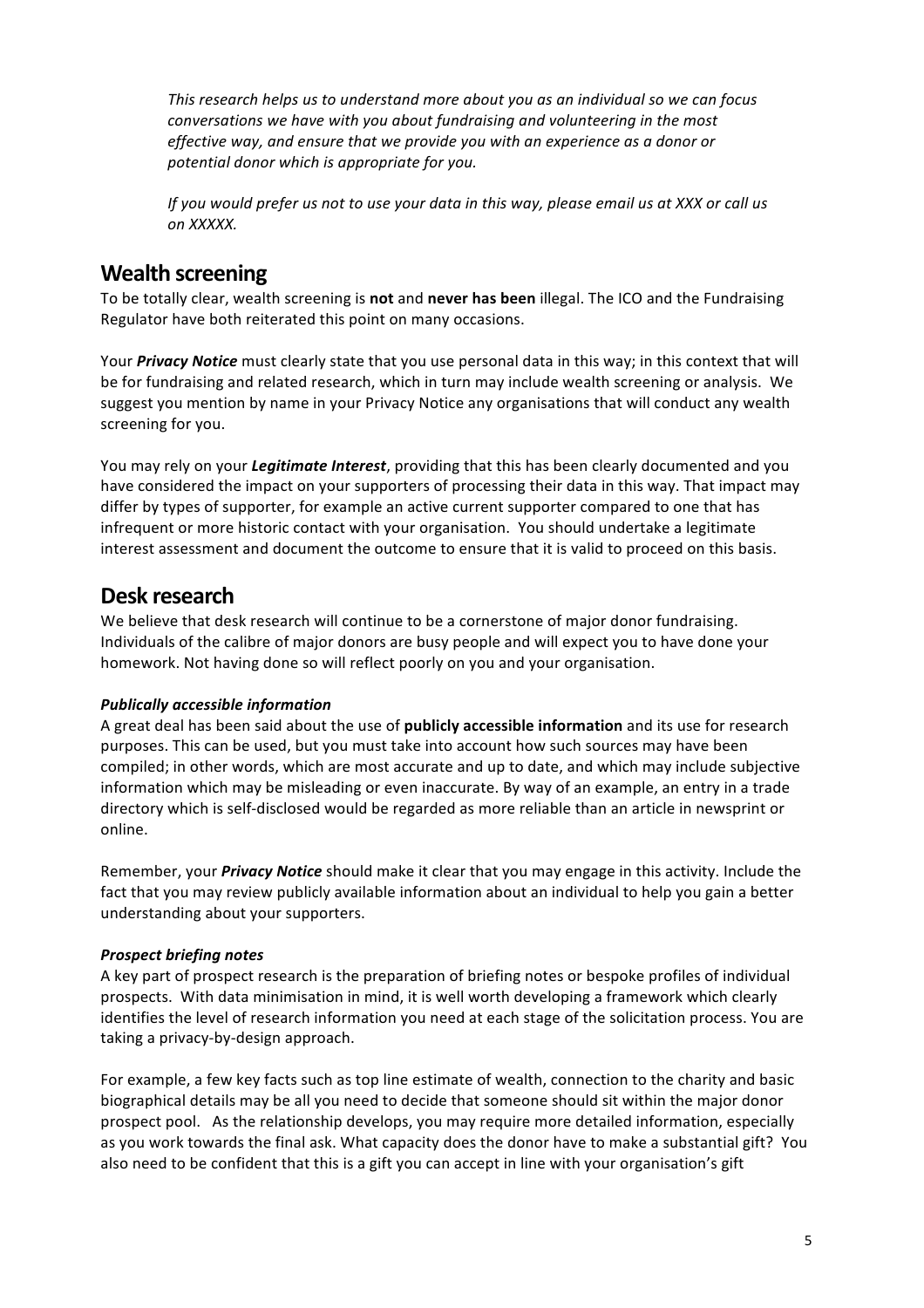acceptance policy. We suggest you document the information required at each decision point and include this in your data protection impact assessment for major gift fundraising.

#### *Researching new prospects*

Researching new potential donors can continue lawfully under GDPR. When you identify a new prospect through research, you will need to provide them with relevant information from your Privacy Notice at an appropriate time. There is some debate in interpreting GDPR on exactly when this notification needs to be given. While some lawyers make the case that this needs to be within one month as per GDPR Article 14 (3) (a), others argue that Article 14 (3) (b) (when you first communicate) OR (c) (before you share it with someone else) can also apply. Advice we have received suggests that when you first communicate with the data subject is a valid lawful position.

In deciding on the best approach for your organisation, you should also take into account Article 14 (5) (b) which states that you do not have to provide fair processing information if it will render impossible or seriously impair the achievement of the objectives of the processing. This means you may be in a position to argue that providing a newly researched donor with fair processing information before you have even made initial contact with them would seriously impair the purpose of the processing. A fuller description of this dilemma is available here.

#### *Due Diligence*

At times, you will also need to undertake Due Diligence research. This should be conducted in line with your organisation's gift acceptance policy and to meet regulatory requirements. This can be conducted under Legitimate Interest but you may also refer to money laundering regulations and the requirements of the Charity Commission's CC20 Guidance to inform your legal basis for processing personal data for this purpose.

In summary, you currently do not need explicit *Consent* to undertake the fundraising research related activities. The combination of provision of *Fair Processing Information* (usually via a *Privacy Notice*) and your *Legitimate Interest* in undertaking the analysis and using the data can provide the legal basis for the processing. You need to ensure that you have undertaken and documented the Legitimate Interest balancing test to prove this.

# **Using third parties**

Charities can still work with third parties and must ensure that a data contract exists between them  $$ one that specifies that the third party will **only** use the data for the purpose they are engaged for, that the data will be held securely and won't be sold on or reused for another purpose.

The type of data processing that the third party undertakes for you needs to be specified in your *Privacy Notice*. 

### **Other considerations**

Apart from the Data Protection Act 1998 and GDPR, you should also consider the impact of:

- The Privacy and Electronic Communications (EC Directive) Regulations 2003
- The Freedom of Information Act 2000 (or the Freedom of Information (Scotland) Act 2002 in Scotland)
- European Convention on Human Rights (ECHR) in particular, Article 8
- The Charities Act 2016
- Fundraising Code of Practice
- CC20 guidance from the Charity Commission